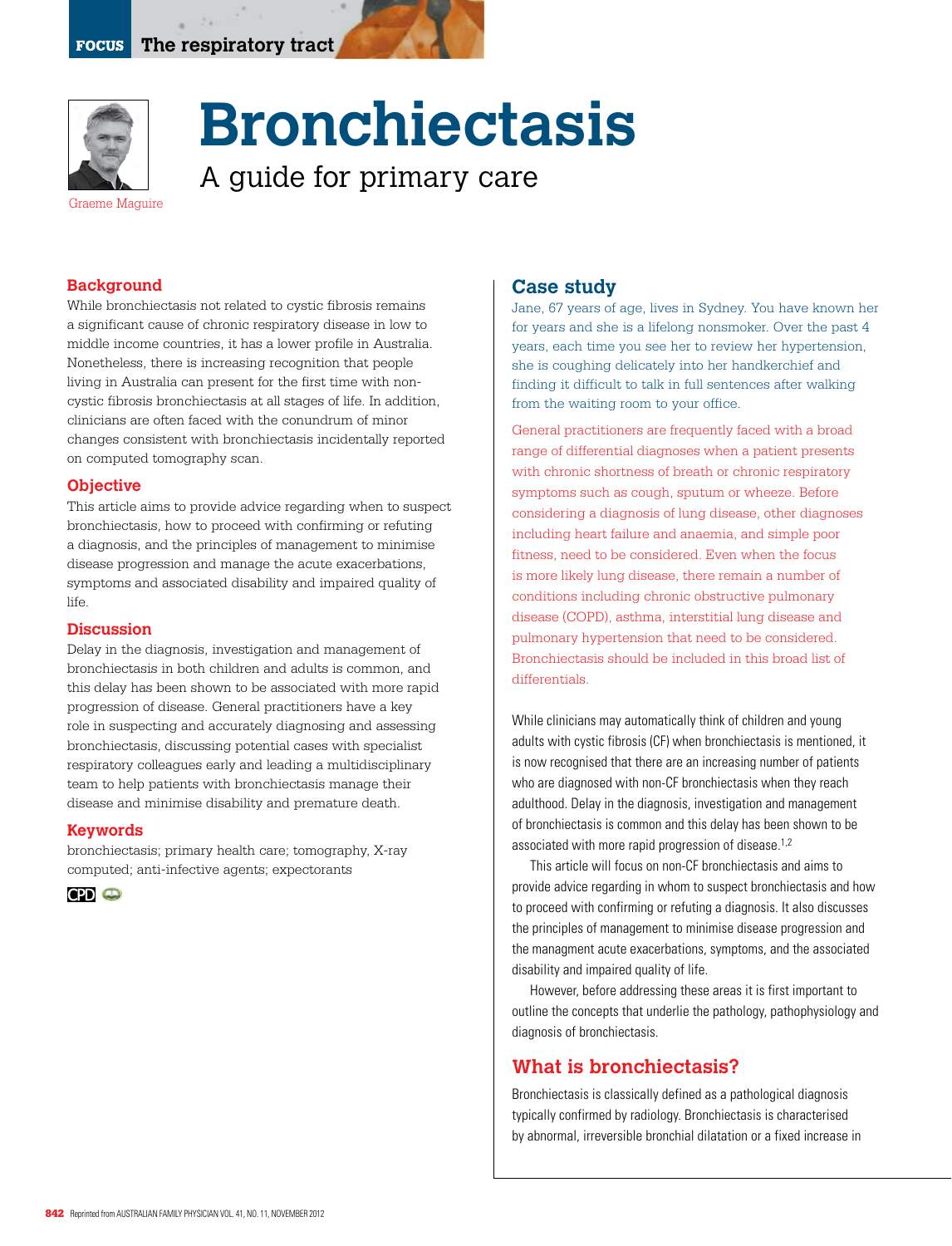

airway diameter. Bronchiectasis is currently usually diagnosed by a chest high-resolution computed tomography (c-HRCT) scan (Figure 1).

While the primary site of damage detected by c-HRCT is the larger airways, this is likely to be a later or parallel manifestation of a disease process involving other components of the lung, including the smaller airways not well visualised by c-HRCT and the bronchial mucosa. Particularly in the earlier stages of disease, chronic airway infection and inflammation consistent with bronchiectasis may not be accompanied by airway dilatation on c-HRCT, as seen in children who are at an elevated risk of developing later radiologically confirmed bronchiectasis. Chronic suppurative lung disease (CSLD) is an allencompassing term, used particularly in children, to define a clinical syndrome of chronic airway inflammation and suppuration with or without evidence of bronchiectasis on c-HRCT.

Given that bronchiectasis is a pathologic diagnosis it is possible to have evidence of bronchiectasis on c-HRCT without symptoms of chronic airway inflammation and suppuration. This may be related to relatively quiescent or minor disease or the fact that the cause of the airway dilatation is not related to a process affecting the airway directly, but rather a process involving the lung parenchymal with secondary fibrosis and retraction of the structures supporting the airway. This entity, typically seen in interstitial lung diseases and termed, 'traction bronchiectasis', is not usually considered as bronchiectasis per se unless there is evidence of associated airway suppuration and its management it typically directed at the underlying interstitial lung disease.

## **Burden of disease**

Bronchiectasis can be caused by a broad range of disparate and esoteric conditions and is often idiopathic in nature. Although increasingly recognised, there is a lack of data regarding the burden of non-CF bronchiectasis in Australia. Aboriginal people living in remote Australia are at particular risk. While a study<sup>3</sup> of Central Australia Aboriginal children found a prevalence of 1470/100 000, the estimated prevalence for Australians overall remains unknown. In the United States, estimates range from 4.2/100 000 in the 18–34 years age group to 272/100 000 in those over 75 years of age.<sup>4</sup>

 The impact on the healthcare system also appears to be increasing. In the US, hospitalisations for bronchiectasis have increased between 1993 and 2006 and now occur at an annual rate of 16.5/100 000.5

In light of the limited understanding of the prevalence of bronchiectasis in Australia, it is impossible to assess the impact this has on disability and premature mortality at a national level.

A national bronchiectasis register being developed by the Australian Lung Foundation should facilitate more accurate estimates of Australian disease burden.

# **Pathophysiology**

While the underlying cause of bronchiectasis may vary (or is even often undefined or idiopathic) it is ultimately due to injury to the





Figure 1. Changes of bronchiectasis on c-HRCT can be subtle. A) Dilatation and loss of normal tapering of right middle lobe bronchi (arrows) or obvious; B) Bilateral saccular dilatation of bronchi with associated collapse and parenchymal destruction

airways, which is typically associated with chronic and recurrent inflammation because of an abnormality of airway anatomy, immunity or function. Despite extensive investigation, more than 80% of patients with bronchiectasis will have no clearly identified cause for their disease.<sup>6</sup> Nonetheless, it is important to consider secondary causes as these may be associated with reduced progression if managed, can be associated with other nonrespiratory complications, or can have a familial association. The range of possible causes of bronchiectasis is listed in Table 1.7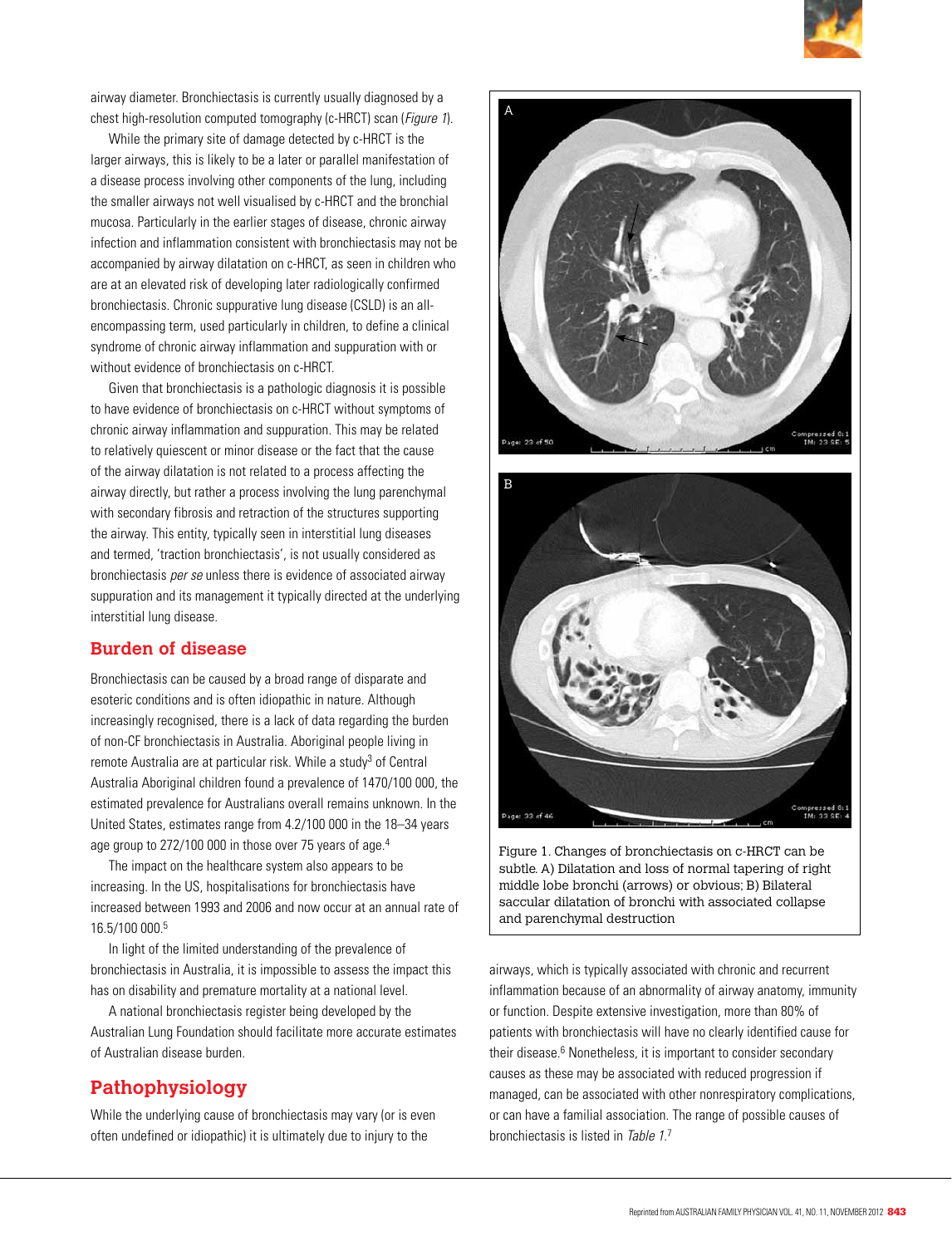

## Table 1. Aetiologies and factors associated with bronchiectasis7

- Congenital causes (eg. Mounier-Kuhn syndrome, Young syndrome)
- Chronic obstructive pulmonary disease and smoking
- Cystic fibrosis
- Mucociliary dysfunction (eg. primary ciliary dyskinesia)
- Primary or secondary immune deficiency (eg. hypogammaglobulinaemia, lung and bone marrow transplantation, malignancy, HIV/AIDS, HTLV1)
- Pulmonary fibrosis and pneumoconiosis (eq. silicosis)
- Postobstruction (eg. with a foreign body)
- Postinfection (eg. tuberculosis, adenovirus, recurrent pneumonia)
- Recurrent small volume aspiration (eg. from upper airway secretions or gastric contents)
- Allergic bronchopulmonary aspergillosis
- Systemic inflammatory diseases (eg. rheumatoid arthritis, sarcoidosis)

## **Overlap syndromes**

Bronchiectasis can frequently occur in parallel with more common forms of chronic lung disease including COPD and asthma. The increasing availability and use of c-HRCT has shown that up to 50% of patients with severe COPD will have co-existent bronchiectasis.<sup>8</sup> In an Australian cohort of adult bronchiectasis patients, 15% had a co-existent diagnosis of asthma or COPD and 25% demonstrated significant (>15%) improvement with bronchodilators, which is suggestive of airway hyperactivity if not asthma.<sup>6</sup> Bronchiectasis is more likely to co-exist with COPD in patients with moderate to severe disease, an acute exacerbation requiring hospitalisation in the past year, and if sputum contains potential pathogens even when clinically stable.<sup>9</sup> There nonetheless remains debate whether this is indeed 'true' bronchiectasis or coincidental airway dilatation associated with advancing age or associated hypoxaemia.<sup>10,11</sup>

## **When to suspect bronchiectasis**

Given the broad range of conditions that can cause bronchiectasis, the fact many patients can have idiopathic disease, the presence of mild disease and overlap syndromes, it is not surprising that it is difficult to identify which patients warrant further investigation.

The first group in whom to suspect bronchiectasis are those with a confirmed diagnosis of a condition that may predispose to disease, such as a confirmed immune deficiency. Another group that may not immediately spring to mind is men with primary infertility, particularly when related to azospermia or immotile sperm. In these cases, milder forms of CF, Young syndrome or primary ciliary dyskinesia/immotile cilia syndrome should be considered.

More difficult and more common is the patient presenting with chronic respiratory symptoms, especially cough and sputum production. While there is no absolutely accurate way to differentiate between chronic bronchitis, COPD and asthma and bronchiectasis (and indeed as noted all these conditions can co-exist with bronchiectasis) a number of clinical features may help and these are listed in Table 2.

## **Case study continued**

You examine Jane and she has bibasal crackles, occasional wheeze, an oxygen saturation of 95% and no digital clubbing. You perform spirometry. It is of good quality and reproducibility and demonstrates moderate airflow obstruction that is not fully reversible with salbutamol. A plain chest X-ray is reported as demonstrating minor right basal fibrotic changes. Given the presence of wheeze and airflow obstruction you suspect a combination of asthma with an element of COPD. You commence Jane on a short acting beta-agonist and combination long acting betaagonist/inhaled corticosteroid inhaler. On review 1 month later her condition has not improved.

## **Diagnosis and assessment**

In general, a diagnosis of bronchiectasis requires a clinically consistent history in association with evidence of fixed and abnormal bronchial dilatation. As highlighted earlier, evidence of bronchial dilatation is typically confirmed on c-HRCT (Figure 1).

## **Plain chest X-ray**

While plain chest X-ray may demonstrate large airway dilatation it is not sensitive (ie. a normal chest X-ray does not exclude bronchiectasis)

## Table 2. Features that may suggest bronchiectasis in a patient presenting with chronic respiratory symptoms

- Diagnosis of asthma that is unresponsive to usual management
- Digital clubbing (this is rare in COPD and asthma)
- Lack of a significant smoking history (less than an average of 20 cigarettes per day for 10 years) in a person with suspected COPD
- History of recurrent and/or severe pneumonia including tuberculosis
- Presence of 'unusual organisms' in sputum (eg. Aspergillus, atypical/nontuberculous mycobacteria, *Pseudomonas aeruginosa*, *Escherichia coli*, *Klebsiella pneumoniae*)
- Childhood associated with significant environmental and social disadvantage\*
- \* This includes Aboriginal and Torres Strait Islander people, as well as people who have immigrated from low income countries.<sup>52</sup> In this group of people, tuberculosis as the cause of chronic respiratory symptoms should also be considered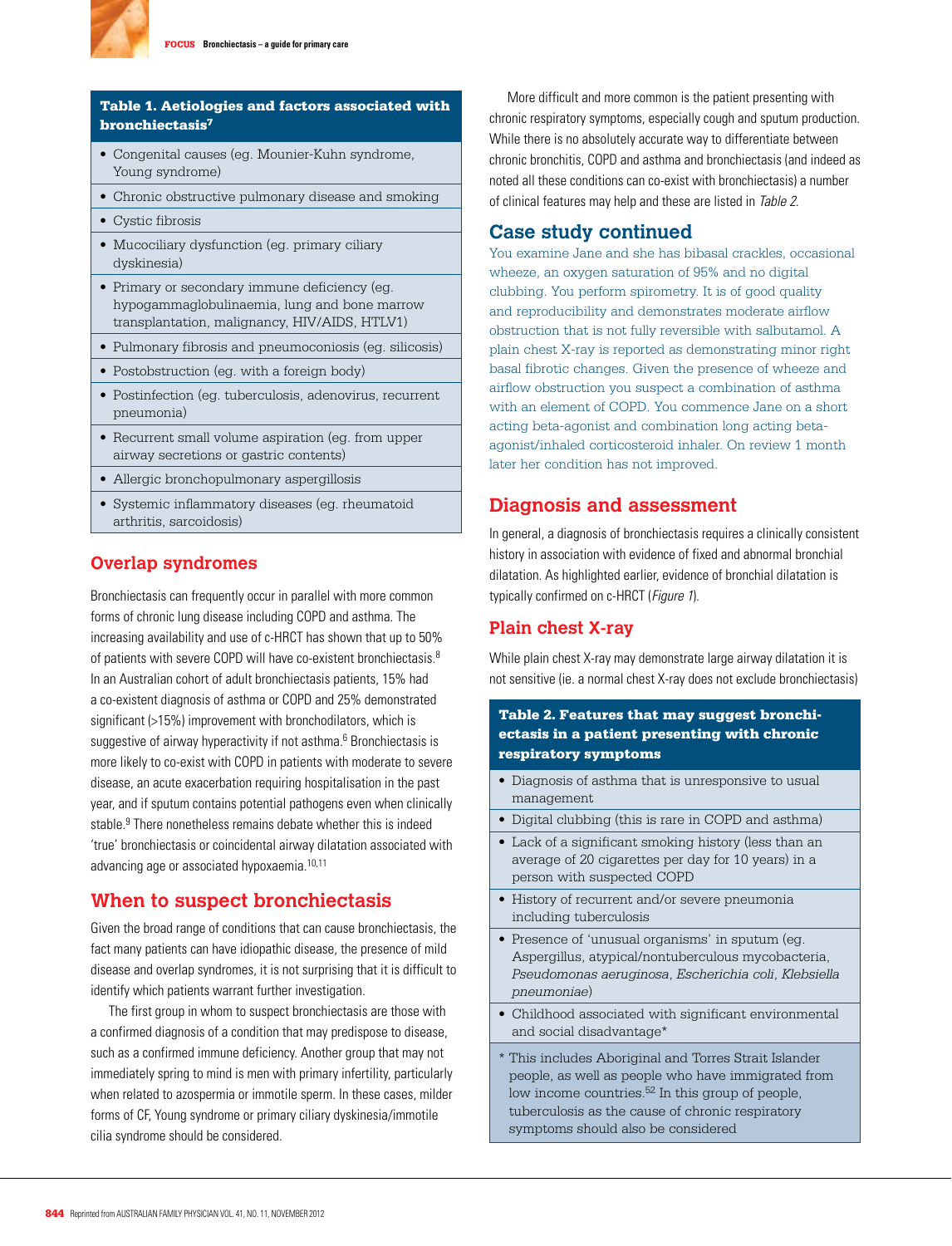

nor does it provide an accurate measure of the extent of disease or any associated interstitial damage (eg. pulmonary fibrosis).

## **Chest high-resolution CT scan**

Chest HRCT allows an assessment of a number of features of airway anatomy including diameter, wall thickness and the presence or absence of normal tapering. Despite its benefits, c-HRCT has inherent limitations, such as the inability to confirm fixed airway dilatation on a single study. In patients with concurrent infection, c-HRCT may demonstrate temporary airway dilatation that may resolve on subsequent studies. To avoid the need for repeated c-HRCT it is recommended diagnostic c-HRCT be performed when a patient is clinically stable and not in the setting of an acute exacerbation.

The definition of what is an abnormally dilated airway can provide further room for confusion. In general, this is said to be present in adults when the internal diameter of the airway on c-HRCT is greater than that of the accompanying branch of the pulmonary artery (termed a 'bronchoarterial ratio greater than one').12,13 While this is an important and accepted definition of airway dilatation used in reporting c-HRCT, it is also apparent this ratio increases with age11 and other factors including altitude and co-existent hypoxia.10 Too strict adherence to this ratio may produce poorer diagnostic sensitivity for c-HRCT in younger people and lower specificity in older adults. In general, if the results of c-HRCT are discordant with expectations or the changes are incidentally noted in a patient without clinical features of bronchiectasis, then further discussion with the reporting radiologist and a respiratory physician is warranted.

While the adage 'manage the patient not the X-ray' should be applied to patients without symptoms and only minor and incidentally detected changes of bronchiectasis on c-HRCT, it should be noted that bronchiectasis is often a progressive condition where minor changes can potentially be a harbinger of the development of later more extensive disease. Careful clinical review, searching for secondary causes if any chronic respiratory symptoms are present, and ongoing clinical follow up is warranted. In otherwise well patients with normal spirometry, a case may be made for follow up c-HRCT after 2 years to confirm a lack of radiologic progression.

The final issue that should be considered before ordering a c-HRCT is radiation. A c-HRCT has an effective radiation dose of up to 8 mSv, the equivalent of 400 plain chest X-rays or 3.6 years of background radiation.14,15 This is of particular importance for children and younger adults where the effective radiation dose and the lifetime implications associated with cancer induction are higher. Before ordering a c-HRCT in children and younger adults, specialist input is encouraged to ensure the potential risk of the radiation exposure is balanced by any possible benefit.16

## **Spirometry**

Unlike conditions such as COPD, where the demonstration of airflow obstruction is an essential component of the diagnosis, in bronchiectasis, spirometry findings can vary and even be normal in the early stages of

disease. Bronchiectasis is not always associated with evidence of airflow obstruction – as demonstrated by a reduced ratio of the volume expired in the first second (FEV1) compared with the total expired volume (FVC) during a forced expiration from total lung capacity on spirometry. A restrictive (reduction in both FEV1 and FVC with normal or elevated FEV1/FVC ratio) or mixed obstructive/restrictive pattern may often seen. While spirometry and more detailed lung function testing is useful in assessing severity of disease, monitoring progression and predicting prognosis (particularly in adults) it cannot be used to exclude or confirm a diagnosis of bronchiectasis.

Although there is no agreed definition for stratifying the severity of bronchiectasis on spirometry alone, it is reasonable to base this, in part, on the severity of impairment in FEV<sub>1</sub> used in the Australian COPD quidelines<sup>17</sup> as outlined in Table 3.

#### Table 3. Spirometry based stratification of bronchiectasis severity based on the COPDX Plan<sup>17</sup>

| <b>Severity</b> | % predicted $\text{FEV}_1$ <sup>*</sup> |
|-----------------|-----------------------------------------|
| Mild            | $60 - 80%$                              |
| Moderate        | $40 - 59%$                              |
| Severe          | $<$ 40%                                 |

\* FEV1 expiratory volume in the first second of a forced expiratory manoeuver

## Table 4. Recommended investigations for secondary causes of bronchiectasis7

- **Full blood count**
- **Immunoglobulin classes IgG, IgA, IgM, and IgG subclasses**
- **Sputum culture including mycobacterial culture**
- Serological tests for Aspergillus and total IgE level in adults, especially if there is a history of wheeze/ asthma
- Test for primary ciliary dyskinesia in children

In addition, consider the following:

- A sweat test
- **Test for cystic fibrosis transmembrane conductance regulator gene mutations**
- Bronchoscopy for foreign body or airway abnormality and to obtain specimens for culture of respiratory pathogens, including mycobacteria
- Barium swallow
- Additional immunological tests total IgE level in children, neutrophil function tests and lymphocyte subsets, and antibody responses to protein and polysaccharide antigens
- Test for primary ciliary dyskinesia in adults
- $\bullet$  HIV and HTLV1 $^{53}$  serology

Note: suggested investigations before specialist referral are highlighted in bold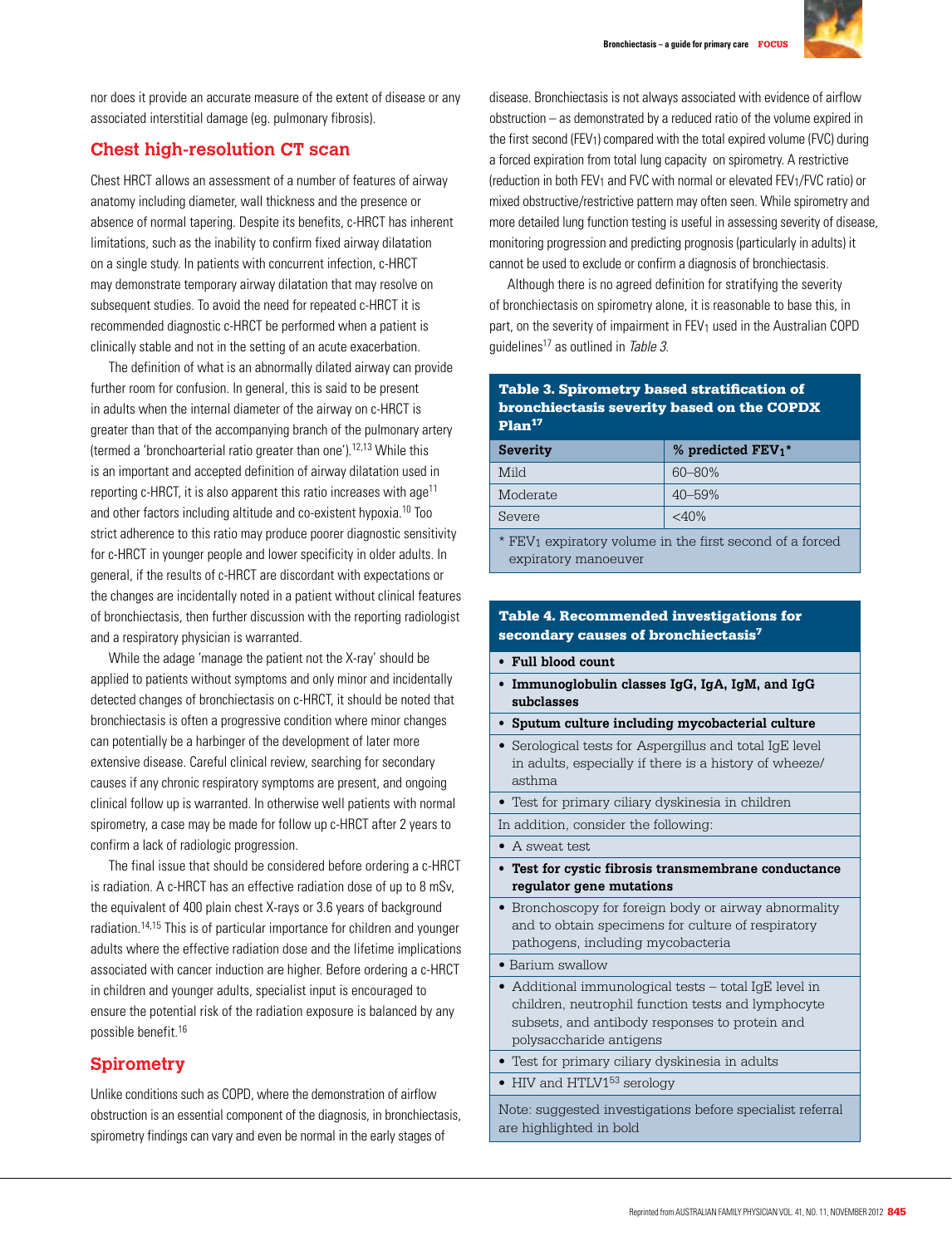

## **Investigating for secondary causes**

The broad range of secondary causes of bronchiectasis has been outlined in Table 1.<sup>7</sup> The minimum recommended investigations for these is listed in Table 4.7 While all patients with a confirmed diagnosis of bronchiectasis warrant exclusion of secondary and preventable causes, many of these investigations require specialist support. The investigations that might be performed before specialist referral to expedite management are highlighted in bold.

## **Case study continued**

Given Jane's condition has not improved you call your local respiratory physician. She suggests full blood examination (FBE), immunoglobulin levels, aspergillus serology and total IgE, one sputum for usual microbiology and three sputums for atypical mycobacterial microbiology, and a c-HRCT. She arranges an appointment to see Jane in 6 weeks with the results.

## **Management of bronchiectasis in primary care**

The complexities associated with suspecting and confirming a diagnosis of bronchiectasis and assessing for secondary causes have already been highlighted. Even once this is achieved, the ongoing monitoring and management of bronchiectasis includes a plethora of treatment options. This section outlines available therapies and provides advice as to when they should be considered.

The principles of ongoing management of bronchiectasis are based on the monitoring of severity, reducing progression and complications, early treatment of acute exacerbations, minimising disability, considering transplantation in appropriate patients, managing comorbidities and early utilisation of palliative care services when necessary. As with any complex chronic disease, patients benefit from a multidisciplinary care approach. In the case of bronchiectasis, this may comprise input from a respiratory physician, a physiotherapist, a palliative care and mental health team and respiratory nurse.

## **When to refer**

In general, all patients should be discussed or referred to a specialist paediatric or adult respiratory physician for initial assessment and advice regarding the development of an individualised management plan. In the case of children and young adults this should occur when the diagnosis is suspected and before organising a c-HRCT. While a specialist review may be difficult for some patients, a focused telephone discussion or telehealth consultation can often suffice.

## **The role of antibiotics**

While bacteria and fungi are often found in the sputum of people with bronchiectasis, their role in disease development, acute exacerbations and progression is variable. In some cases they may be contributors to airway inflammation, damage and the progression of bronchiectasis (the 'vicious cycle' hypothesis).18 However, such organisms may also be commensals, colonising damaged airways but not contributing to acute exacerbations or progressive airway damage. Decisions regarding the use of antimicrobials must therefore be based on an individual patient's response in addition to the results of airway microbiology.

## **Acute exacerbations**

While there is little evidence to support the use of antibiotics in acute exacerbations of bronchiectasis, there is general consensus that they should be used.19 An acute exacerbation can be defined as two or more of: increasing cough, shortness of breath, increasing volume/ purulence of sputum. An unexplained significant (>10%) reduction in FEV<sub>1</sub> or FVC over days or weeks should also raise suspicion of an acute exacerbation. In a patient who is not unwell or at risk of sudden deterioration (Table 5), initial oral antibiotic therapy is reasonable. The choice of antibiotic should be based on the most recent sputum culture. If this result is negative or not available, commencing treatment with amoxicillin-clavulanate or doxycycline is recommended.7 The course of therapy should be prolonged (at least 10 days). Early follow up (within 4 days) and regular review is required to ensure response and to consider inpatient management early if there is deterioration. While the rate of response varies, most patients would be expected to begin to improve within 7 days, although it can take up to 4 weeks to return to a baseline state.

## **Long term and other antibiotic dosing strategies**

There remains debate regarding the role of long term suppressive, intensive intermittent or eradicative antibiotic therapy in non-CF bronchiectasis and whether these can reduce acute exacerbation frequency and or severity, or disease progression, or enhance quality of life or survival. While a systematic review suggested little overall benefit<sup>20</sup> from long term suppressive antibiotics, more recent studies

### Table 5. Features of an acute exacerbation of bronchiectasis that should prompt early discussion regarding referral for inpatient management

- Fever  $>38^{\circ}$ C
- Hypotension (systolic BP <90 mmHg or diastolic BP  $<$ 60 mmHq $)$
- Respiratory rate ≥30/minute
- Previous need for noninvasive ventilation/ICU
- Failure to improve after 7 days of oral therapy
- Hypoxia (new onset of oxygen saturation ≤93% on room air)
- $\bullet$  Confusion
- Severe disease (FEV $_1$  <40% predicted)
- Limited home and social supports or difficulty ensuring follow up/review
- Substantial disability (new onset of being unable to meet self care needs)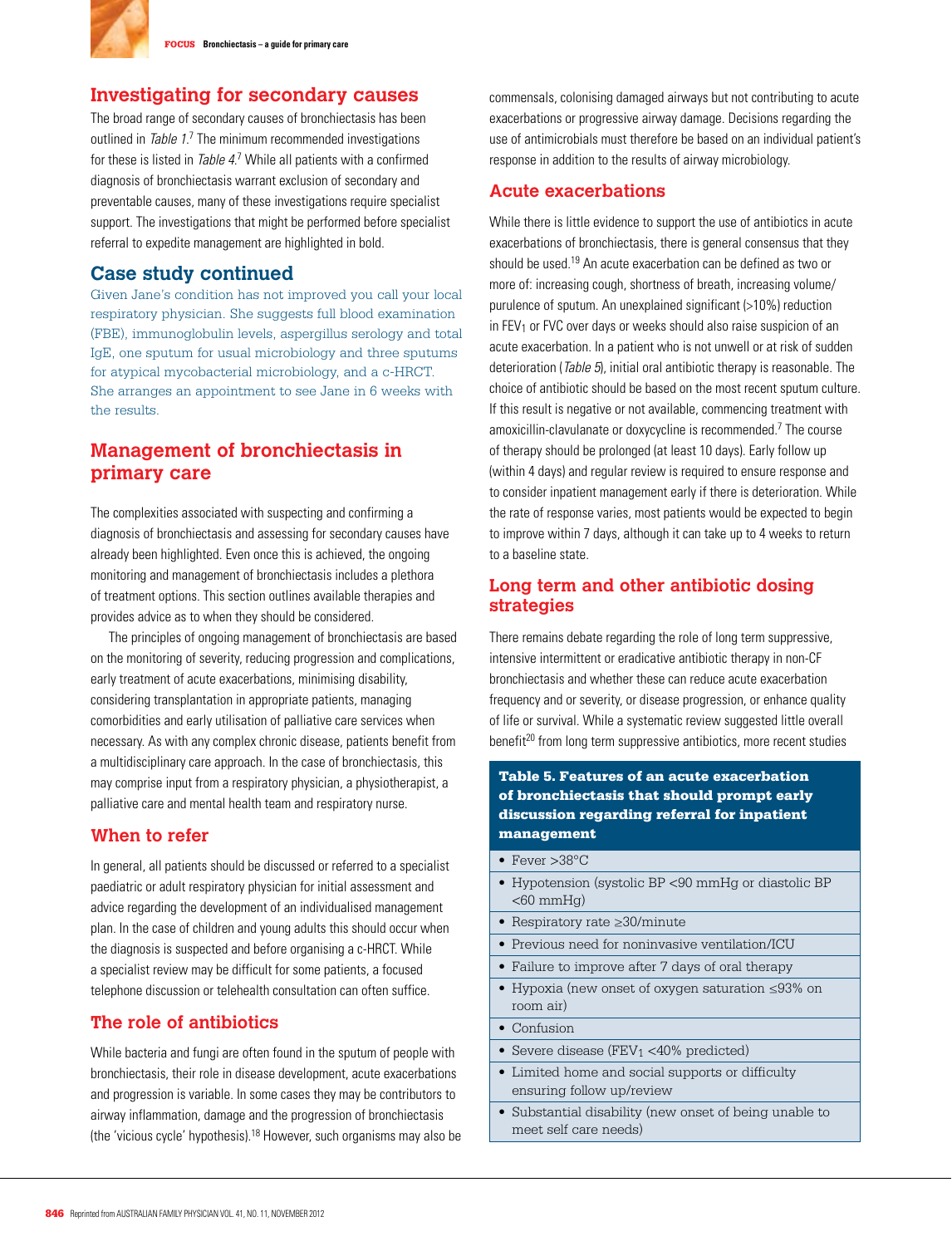

have suggested macrolides, including azithromycin, can reduce acute exacerbation frequency and improve lung function.<sup>21,22</sup> In patients with frequent exacerbations (three or more per year), a trial of long term antibiotic therapy may be considered. However, the use of antibiotics in this way is outside approved indications, can pose significant cost to patients and is best undertaken in partnership with a specialist respiratory service, which can organise hospital based supply of azithromycin with achievement of clear clinical endpoints before a decision regarding ongoing use. Any potential benefits need to be balanced against the risks associated with antibiotic side effects, drug interactions and the development of microbial resistance.

An alternative approach, particularly utilised in CF related bronchiectasis, has been the regular and intermittent use of intensive antibiotic therapy (typically intravenous) in stable patients.<sup>23</sup> Such regular 'tune ups', while commonly used in CF, are supported by little evidence and not routinely recommended for non-CF bronchiectasis.

An additional strategy is intensive and prolonged antibiotic treatment with the aim of eradicating Pseudomonas aeruginosa when it is first isolated. This is based on the premise that  $P$ . aeruginosa is associated with more difficult and expensive treatment of acute exacerbations in the long term and worse outcome both in CF and non-CF related bronchiectasis. There is evidence in CF that prolonged nebulised, oral and/or intravenous antibiotics can lead to at least short term eradication of both nonmucoid<sup>24–27</sup> and mucoid<sup>28</sup> strains of P. aeruginosa. In turn, this is associated with a slower decline in lung function.28 A similar strategy of early and aggressive treatment of P. aeruginosa outside the setting of an acute exacerbation in non-CF bronchiectasis has not been shown to be effective. Nonetheless, despite the lack of evidence, some specialist respiratory bodies recommend attempting eradication.29 In light of this controversy, it is reasonable to seek specialist advice regarding eradicative strategies when P. aeruginosa is initially isolated in patients with non-CF bronchiectasis. Regimens can involve a combination of longer term oral and nebulised antibiotics and can be provided in the community under the supervision of the primary care doctor.

## **Atypical mycobacterial disease**

Mycobacteria other than M. tuberculosis and M. leprae (termed atypical mycobacteria or nontuberculous mycobacteria [NTM]) are generally free living environmental organisms that, unlike M. tuberculosis, are not associated with person-to-person transmission. The NTM most commonly associated with lung disease in patients without HIV/AIDS is M. avium complex (MAC) with M. kansasii and M. abscessus being less frequently encountered.<sup>30</sup> It is unclear whether other NTM can cause lung disease, in particular bronchiectasis in patients without HIV/AIDS.

While the exact contribution of NTM in the development or progression of bronchiectasis is poorly understood, these organisms (particularly MAC) are increasingly noted in the sputum of people with bronchiectasis and can be associated with progressive lung damage. While NTMs can be isolated in the sputum of people with pre-existing lung disease, they can also be associated with the development of progressive lung disease, typically in older women, without pre-existing disease. This syndrome is characterised by pulmonary infiltrates, nodules and bronchiectasis with a predilection for the lingular segment of the left upper lobe and the right middle lobe.<sup>31</sup> Also termed 'Lady Windermere syndrome' in reference to Oscar Wilde's play Lady Windermere's Fan it is hypothesised that this is caused by suppression of cough in self conscious, overly polite women.<sup>32</sup>

Differentiating airway colonisation with NTM from active disease requiring treatment is difficult and requires specialist input. It is based on consistent or significant isolation of the organism with typical and progressive radiologic changes.30 If NTM are thought to be driving the development or progression of bronchiectasis, treatment may be considered. Nonetheless, it is prolonged, expensive and complicated, typically involving three-drug therapy for 1–2 years and until the sputum remains negative for NTM for 1 year. Macrolide therapy is an important component of most treatment regimens and the use of prior long term suppressive macrolide therapy (such as azithromycin) may result in the selection of macrolide resistant NTMs with associated less effective and more prolonged and complicated therapy.

#### **Inhalational and other therapies**

Inhalational therapy for bronchiectasis can be divided into agents typically used in asthma and COPD, inhalational antibiotics and those used to enhance sputum clearance. Given the existence of overlap syndromes it is not surprising that many patients may benefit from management relating to asthma or COPD. If there is felt to be co-existant asthma (demonstrated by wheeze and a significant  $>12\%$  and 200 mL increase in FEV<sub>1</sub> with bronchodilators) or COPD (emphysema seen on c-HRCT or significant smoking history) then a trial of short and long acting beta agonists, anticholinergics and/or inhaled corticosteroids with assessment of response many be warranted. While there is some evidence that inhaled corticosteroids, with or without associated long acting beta-agonists, may reduce symptoms in non-CF bronchiectasis, this effect is small. Overall there is little evidence to support the routine use of these inhalational therapies, particularly inhaled corticosteroids, in patients without co-existent asthma or COPD.33,34

Inhalational antibiotics have often been used in bronchiectasis. Long term use of nebulised gentamicin for 12 months in patients with non-CF bronchiectasis who have chronic sputum bacterial colonisation and at least two acute exacerbations per year has been shown to reduce sputum bacterial colonisation (which is associated with poorer outcome), improve exercise tolerance and reduce acute exacerbation frequency.35 While a trial of inhaled gentamicin in such patients may be warranted, this should be commenced in consultation with a specialist respiratory service given this is not a licensed use for gentamicin in Australia and may result in the development of initial worsening of lung function in some patients. Inhalational antibiotics are also often an adjunct to oral antibiotics or home based intravenous antibiotics in the primary healthcare based management of acute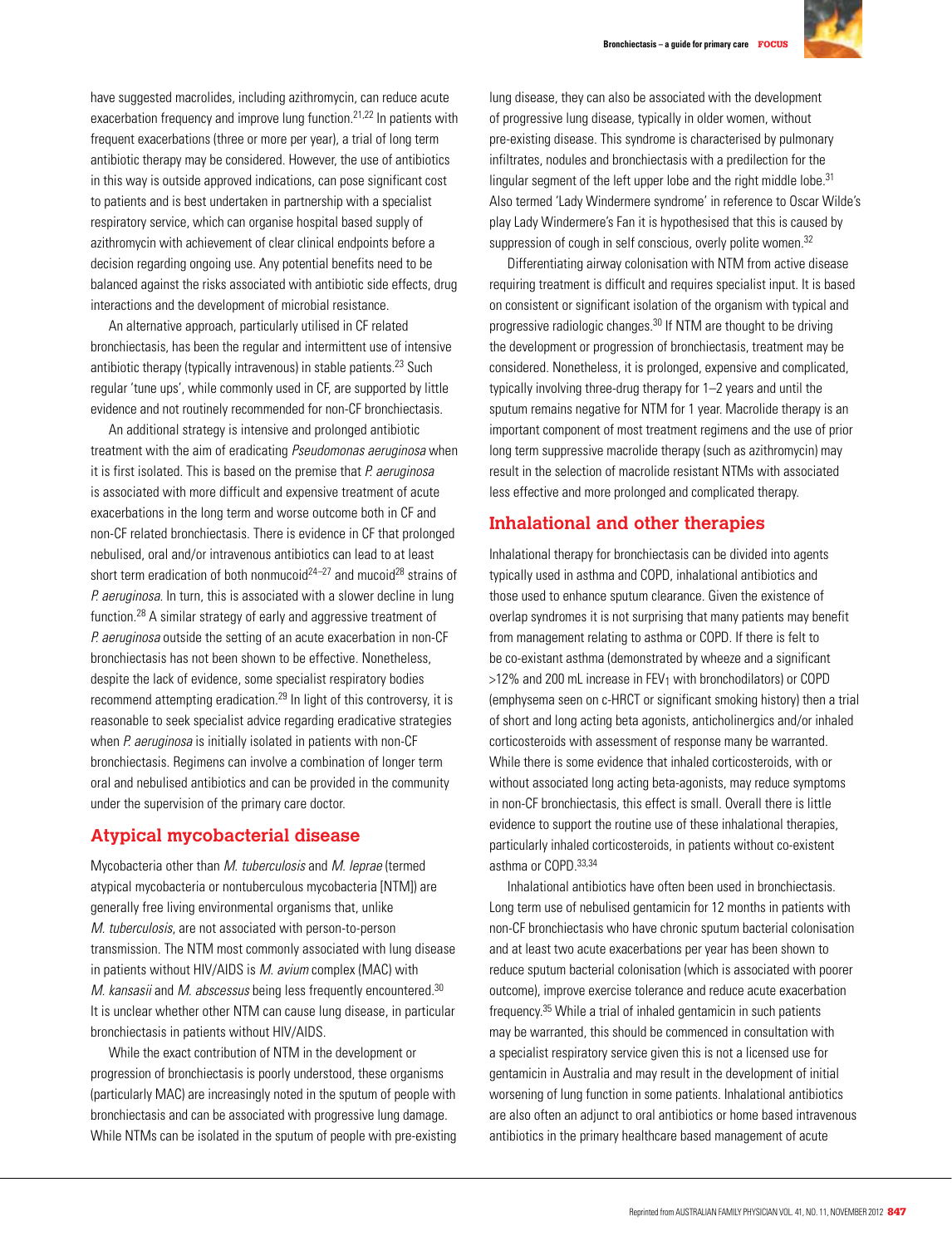

exacerbations of bronchiectasis and as eradicative or suppressive therapy in selected patients.

Mucolytics and other agents used to enhance sputum clearance that have been considered for non-CF bronchiectasis include recombinant human deoxyribonuclease, bromhexine, n-acetyl cysteine and hyperosmolar agents including hypertonic (6–7%) saline and mannitol. In contrast to CF related bronchiectasis, recombinant human deoxyribonuclease has not shown benefit in non-CF bronchiectasis and indeed may be harmful with greater acute exacerbation frequency and decline in lung function.<sup>36</sup> This highlights the fact that interventions shown to be effective in CF related bronchiectasis cannot necessarily be extrapolated to non-CF bronchiectasis.

While mannitol<sup>37</sup> and hypertonic saline have shown promise in CF related bronchiectasis, their role in non-CF bronchiectasis is yet to be well demonstrated.<sup>38</sup> Hypertonic saline demonstrated short term benefits in non-CF bronchiectasis<sup>39</sup> but was not superior to isotonic saline based on quality of life, lung function and acute exacerbation frequency in long term studies.40 Pending the outcome of current trials the use of mucolytics and other agents used to enhance sputum clearance in non-CF bronchiectasis should be limited to those patients in whom sputum expectoration is a major issue and occur in consultation with a specialist respiratory service.

While there is little evidence specifically relating to bronchiectasis and the benefit of pneumococcal and influenza vaccination, the risk of concomitant infection in patients with pre-existing lung disease would support their use in all patients. Children and adults with bronchiectasis should have enhanced influenza and pneumococcal vaccination schedules.41

## **Physiotherapy and pulmonary rehabilitation**

Physiotherapy to enhance sputum clearance has been a longstanding mainstay of management and there is evidence it improves cough, exercise tolerance and, in children, lung function. $42,43$  Given the risk of silent aspiration, head-down sputum clearance techniques are now discouraged.

There is evidence that pulmonary rehabilitation and tailored exercise programs improve exercise tolerance in people with bronchiectasis.44 Patients with bronchiectasis affecting their exercise tolerance or activities of daily living should be referred for pulmonary rehabilitation and/or have a tailored exercise program developed in consultation with a physiotherapist. This may occur in the community using available local exercise facilities.

Other forms of physiotherapy-based intervention including focused inspiratory muscle training have not shown benefit in bronchiectasis and are not advocated  $44,45$ 

## **Severe disease**

Many people with bronchiectasis will have progressive disease<sup>1,6</sup> and develop severe bronchiectasis. While all the aspects of management outlined have a clear role in those with severe disease, a range of

additional interventions may be appropriate. In turn, it is important that people with bronchiectasis are regularly reviewed to assess the severity of their disease. Such assessment should, as a minimum, include assessment of disability, frequency of acute exacerbations and spirometry. While there is no agreed spirometry based classification for bronchiectasis severity, an  $FEV_1$  <40% should prompt enhanced monitoring for complications of severe disease and, if it has not already occurred, discussion with a specialist respiratory service.

## **Domiciliary long term oxygen therapy**

In patients with significant disability or a severe reduction in  $FEV<sub>1</sub>$ (<40% predicted) regular clinical review should include an assessment of suitability for domiciliary oxygen therapy. While there is no evidence specifically relating to the benefits of long term oxygen therapy in bronchiectasis, this can reasonably be extrapolated from the evidence available for COPD<sup>46</sup> and supported by Australian recommendations.<sup>47</sup> While assessment for long term oxygen therapy usually requires arterial blood gas analysis, in general, if the oxygen saturation of is >93% on room air when the patient is clinically stable then an arterial puncture is unlikely to reveal sufficient hypoxaemia to warrant this therapy. If the oxygen saturation is 93% or less in nonsmoking patients, then referral to a specialist respiratory service for assessment of the appropriateness of long term oxygen therapy should occur.

#### **Surgery and transplantation**

In the past, localised resection/lobectomy of focal bronchiectasis was occasionally undertaken in the hope this would reduce symptoms and prevent extension of disease to unaffected lobes. Local resection remains an option for the management of localised disease and is is generally reserved for bronchiectasis related to NTM resistant to medical management.48 Nonetheless, 26% of these highly selected patients will develop recurrent and progressive disease following surgery.<sup>49</sup> If considered, such surgery should be undertaken by specialist respiratory and cardiothoracic services with experience in this area.

In selected patients with severe bronchiectasis lung transplantation also has a role. While there are no national criteria regarding suitability for transplantation, patients aged less than 65 years with severe disease and few or no comorbidities should be assessed for suitability. While many patients with non-CF bronchiectasis may not be suitable for transplantation, in those who are transplanted, the perioperative mortality is low (<2%) and median survival is greater than 5 years.<sup>50</sup>

## **Palliative and end-of-life care**

Palliative care focusing on symptomatic management, particularly relating to shortness of breath, anxiety and sputum production, can be invaluable in improving quality of life. In patients with severe disease with symptoms resistant to the medical management as outlined above, fans, benzodiazepines, narcotics and anticholingerics can reduce symptoms. As with any chronic disease, bronchiectasis is often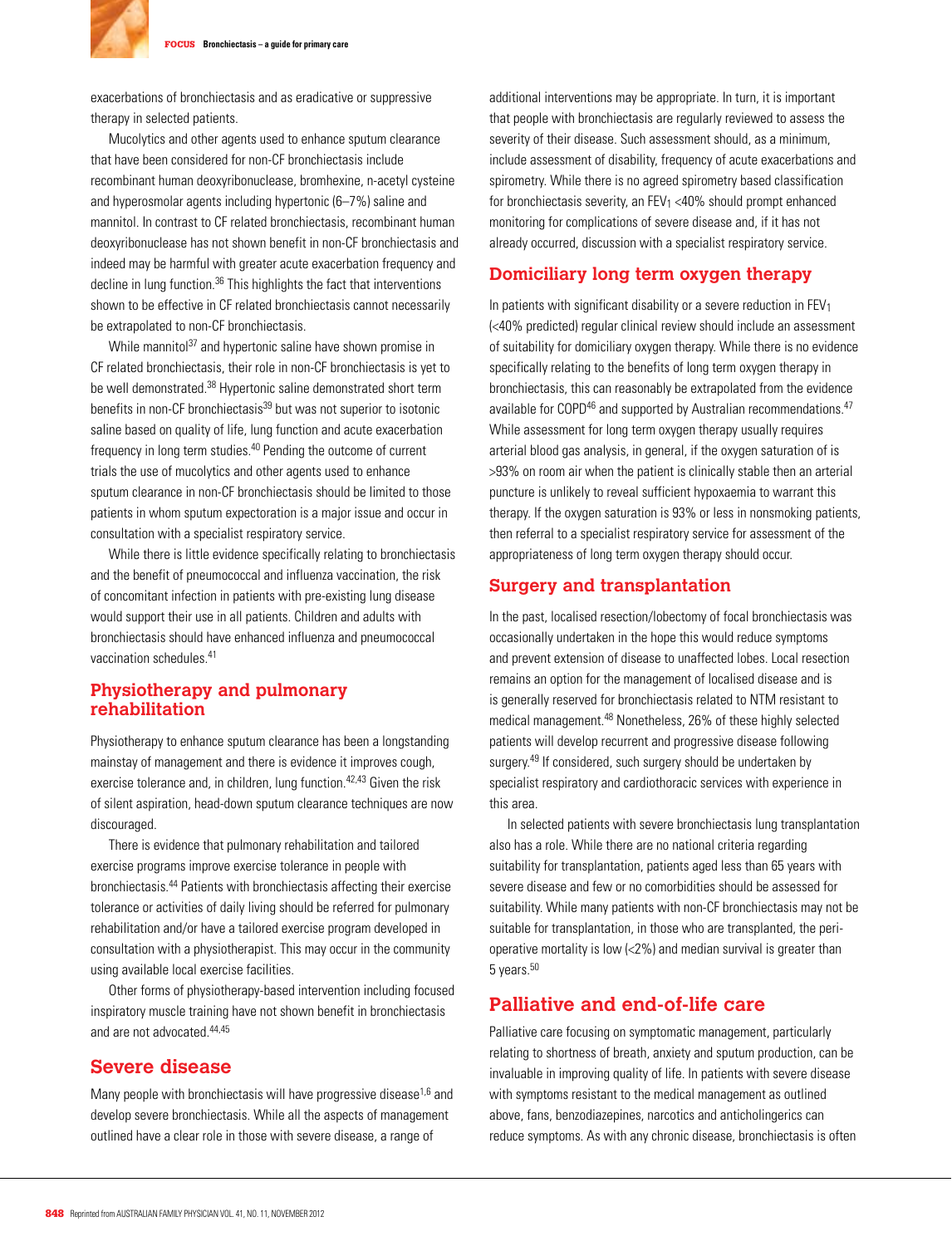

complicated by depression and early detection and treatment of this can also enhance quality of life.

In patients with advanced disease in whom transplantation is not an option, the development of a health management directive with the patient and family is important to ensure acute exacerbations are appropriately and sensibly managed. Management of advanced disease is also often aided by involvement of a palliative care team to facilitate end-of-life care, aid symptom management and provide additional home based support. Given the heterogeneous nature of bronchiectasis and its gradual progression, it is extremely difficult to provide clear guidance regarding prognosis and patient survival. While this may make planning end-of-life care support difficult, there is a clear rationale for early referral to palliative care services for symptom control in patients with severe disease.

## **Prognosis**

It is not surprising that in such a heterogenous group prognosis can vary greatly. Nonetheless, approximately 10% of adults with non-CF bronchiectasis will die within 5–8 years of diagnosis with this being directly attributed to their lung disease in over half.<sup>6,51</sup> Factors associated with poorer prognosis include tobacco smoking, Gram negative organisms (especially Escherichia coli and P. aeruginosa) and aspergillus on sputum culture and greater impairment in FEV<sub>1</sub> and FVC.  $^{34,51}$ 

## **Summary**

While many patients with bronchiectasis present with chronic respiratory symptoms, there are a range of clinical factors that should prompt primary care clinicians to suspect this condition. A lack of a smoking history in someone with chronic cough and sputum production, 'asthma' resistant to therapy and unusual organisms on sputum culture should raise the suspicion of bronchiectasis. While c-HRCT is increasingly accessible it can pose its own problems. Minor disease in particular needs to be assessed in the clinical context and all scans are associated with a significant radiation dose that is of particular concern in children and younger adults. Once a diagnosis is confirmed it is important to evaluate for secondary causes. While many people will have no cause identified, in the minority who do, this can alter management and outcome. Given its complexity specialist advice is often useful.

The management of bronchiectasis is complicated, multifaceted and requires the coordination of a broad range of healthcare providers. As such it is ideally managed and coordinated in primary care with primary healthcare providers acting as brokers and coordinators of care. Management plans need to be tailored to the individual based on the severity of their disease, acute exacerbation frequency, sputum microbiology, respiratory and nonrespiratory comorbidities and patient preference. Given bronchiectasis is a chronic disease that can be associated with both long term disability, as well as less marked premature mortality, the importance of structured care as part of regular primary care review and reassessment is the key to successful management.

# **Key points**

- Bronchiectasis can present for the first time at any age and can often coexist with other lung diseases including COPD and asthma.
- It is important to exclude and, where possible, treat secondary causes.
- Diagnosis, assessment and ongoing management are best delivered as part of a multidisciplinary approach that includes primary, allied health and specialist respiratory care.
- Ongoing management may include:
- management of acute exacerbations
- pneumococcal and influenza vaccination
- treatment of nontuberculous mycobacteria
- long term oral and inhaled antibiotics
- physiotherapy/exercise training/pulmonary rehabilitation
- palliative care
- surgery and transplantation.

#### **Author**

Graeme Maguire BMedSc, MBBS, FRACP, MPH&TM, PhD, is a respiratory and general physician, Executive Director and Senior Clinical Research Fellow, Baker IDI Central Australia and Associate Professor (Medicine), James Cook University, Alice Springs Hospital, Northern Territory. graeme.maguire@bakeridi.edu.au.

Conflict of interest: none declared.

#### **References**

- 1. King PT, Holdsworth SR, Farmer M, Freezer N, Villanueva E, Holmes PW. Phenotypes of adult bronchiectasis: onset of productive cough in childhood and adulthood. COPD 2009;6:130–6.
- 2. Kapur N, Masters IB, Chang AB. Longitudinal growth and lung function in pediatric non-cystic fibrosis bronchiectasis: what influences lung function stability? Chest 2010;138:158–64.
- 3. Chang AB, Grimwood K, Mulholland EK, Torzillo PJ. Bronchiectasis in Indigenous children in remote Australian communities. Med J Aust 2002;177:200–4.
- 4. Weycker D, Edelsberg J, Oster G, Tino G. Prevalence and economic burden of bronchiectasis Clin Pulm Med 2005;12:205–9.
- 5. Seitz AE, Olivier KN, Steiner CA, Montes de Oca R, Holland SM, Prevots DR. Trends and burden of bronchiectasis-associated hospitalizations in the United States, 1993–2006. Chest 2010;138:944–9.
- 6. King PT, Holdsworth SR, Freezer NJ, Villanueva E, Gallagher M, Holmes PW. Outcome in adult bronchiectasis. COPD 2005;2:27–34.
- 7. Chang AB, Bell SC, Byrnes CA, et al. Chronic suppurative lung disease and bronchiectasis in children and adults in Australia and New Zealand. Med J Aust 2010;193:356–65.
- 8. Patel IS, Vlahos I, Wilkinson TM, et al. Bronchiectasis, exacerbation indices, and inflammation in chronic obstructive pulmonary disease. Am J Respir Crit Care Med 2004;170:400–7.
- 9. Martinez-Garcia MA, Soler-Cataluna JJ, Donat Sanz Y, et al. Factors associated with bronchiectasis in patients with COPD. Chest 2011;140:1130–7.
- 10. Kim JS, Muller NL, Park CS, et al. Bronchoarterial ratio on thin section CT: comparison between high altitude and sea level. J Comput Assist Tomogr 1997;21:306–11.
- 11. Matsuoka S, Uchiyama K, Shima H, Ueno N, Oish S, Nojiri Y. Bronchoarterial ratio and bronchial wall thickness on high-resolution CT in asymptomatic subjects: correlation with age and smoking. AJR Am J Roentgenol 2003;180:513–8.
- 12. Phillips MS, Williams MP, Flower CD. How useful is computed tomography in the diagnosis and assessment of bronchiectasis? Clin Radiol 1986;37:321–5.
- 13. Grenier P, Maurice F, Musset D, Menu Y, Nahum H. Bronchiectasis: assess-